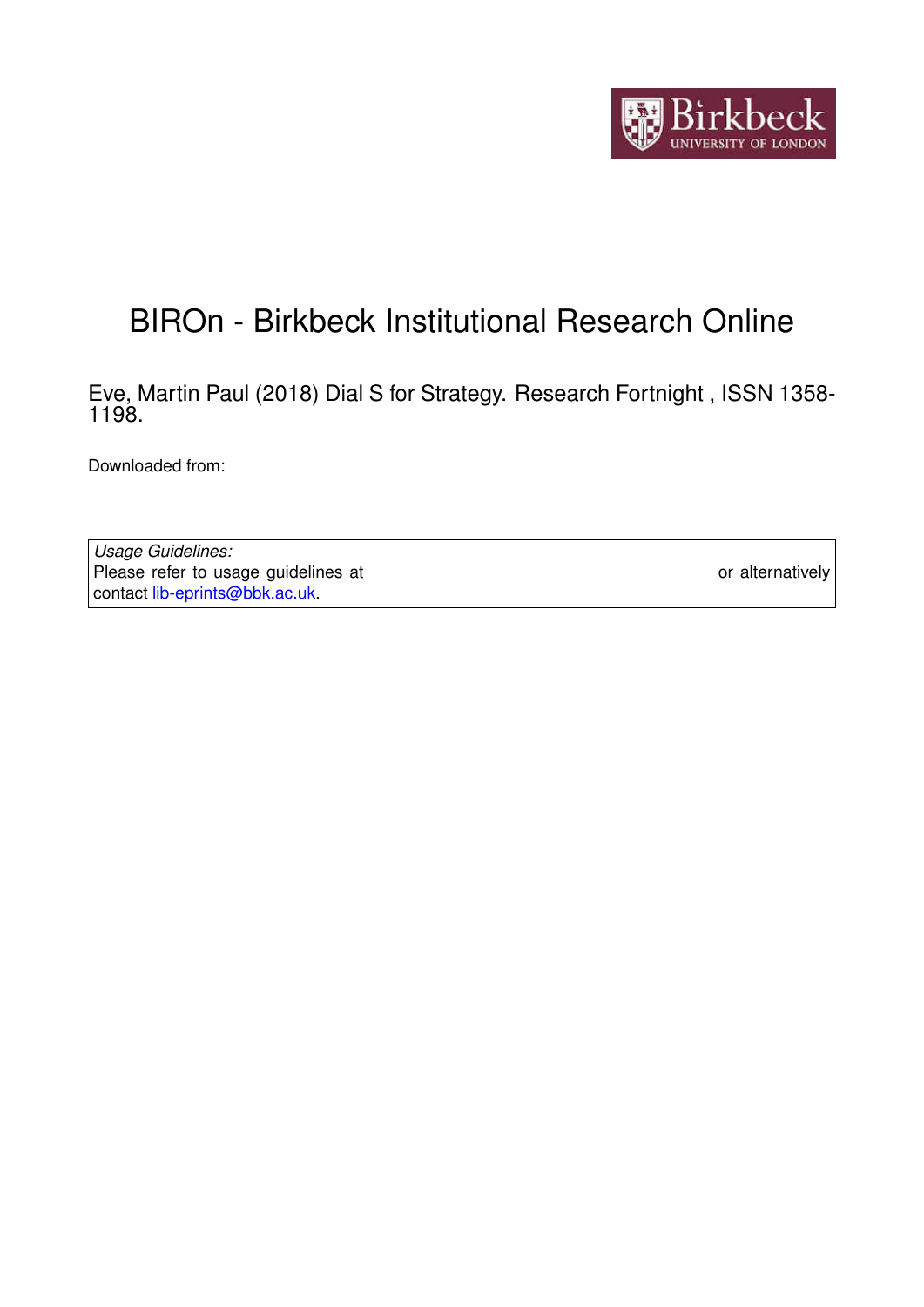## **Dial S for strategy**

*UK Research and Innovation's endorsement of Europe's plan for open access looks like a move to maintain relations post-Brexit. The issue now is how it will be implemented, says Martin Eve.*

On 4 September, Science Europe, an association of research funders and performers, unveiled [Plan S, a strategy for full](https://www.scienceeurope.org/making-open-access-a-reality-by-2020/) [open access](https://www.scienceeurope.org/making-open-access-a-reality-by-2020/) to publicly funded research work by 2020. The document is an eyebrow-raiser.

As well as ruling out support for publication in hybrid journals—which charge for both open-access articles and subscription content—the plan demands that authors retain full copyright "with no restrictions". The article processing charges levied in return for open-access publication should be "standardised and capped", the plan says.

Most significantly for Britain, [UK Research and Innovation \(UKRI\) has signed up.](https://www.researchprofessional.com/0/rr/news/uk/research-councils/2018/9/plan-s-ukri-joins-european-open-access-revolution.html) This means that the plan will cover work funded by the research councils and Research England, and so potentially the vast majority of UK researchers.

Given these organisations' former reluctance either to stop funding hybrid open access or to cap processing charges, one suspects that the pressure to come to a post-Brexit funding agreement with the European Union may have played some role.

It is difficult to see this announcement as anything but UKRI doing its utmost to remain on board with EU funding programmes. Whether as part of a voluntary harmonisation exercise or a more strong-armed approach behind the scenes, the current state of UK politics and the nation's forthcoming isolation must have played some role in discussions.

There are, however, many unanswered questions about the details of the policy, which is being left to individual signatories to implement.

For example, who decides the level of the cap? What does this mean for policies on green open access, where publications from subscription journals are placed in open repositories sometimes after an embargo period? How will smaller institutions whose libraries lack the funding to cover article processing charges comply?

The devil is in the details, and until we know how UKRI plans to implement this strategy it is not clear whether the tectonic implications will truly come to pass. What is clear is that the European Commission, which has also endorsed the plan, will play hardball: "The funders will monitor compliance and sanction non-compliance".

This will delight many, but it will also restoke the flames of academic anger against open access. It appears to restrict author choice, although when authors continue to use that choice to paywall their work for personal career advancement, this is a questionable argument. It applies to all types of output, including monographs, albeit with a longer deadline for implementation.

Predictably, publishers' reactions have been largely negative, perhaps out of a fear that, to quote Nature's headline: "Radical open-access plan could spell end to journal subscriptions."

This is undoubtedly the intention. Learned societies may also be anxious about their financial futures; many derive substantial revenue from their subscription publications.

If publishers see the plan as an attack, they have only themselves to blame. Instead of implementing a transition and offsetting revenue from processing charges against subscriptions, several large publishers have treated open-access revenue as an additional cash cow.

Arts, humanities and social science researchers, who typically lack the grant funding needed to pay processing charges, will also be nervous. There has been far too little experimentation with business models, leaving those without concentrated central pools of funding more vulnerable.

That said, since researchers across Europe will all be in the same boat, it is likely that newer open-access options that do not involve processing charges will now become far more appealing to researchers in these fields. These include the [Open Library of Humanities,](https://www.openlibhums.org/) with which I am associated, Open Book Publishers, Open Humanities Press, and Punctum Books.

After all, researchers in these disciplines will still seek national-level project funding but will have to comply with the funders' terms, regardless of whether their institutions will pay processing charges. Institutions will probably also apply some pressure, since the sums involved are too great to ignore.

With other funders such as the Wellcome Trust also reviewing their open-access policies, Plan S comes at an important time. Attention now turns to the United States. Its funders and universities are highly decentralised, and other nations' policies have done little to change publication cultures.

But for Europe to act as a block is significant, and could drive worldwide change. The question is whether US-based publishers will retreat into isolationism or venture out of their subscription-based comfort zones.